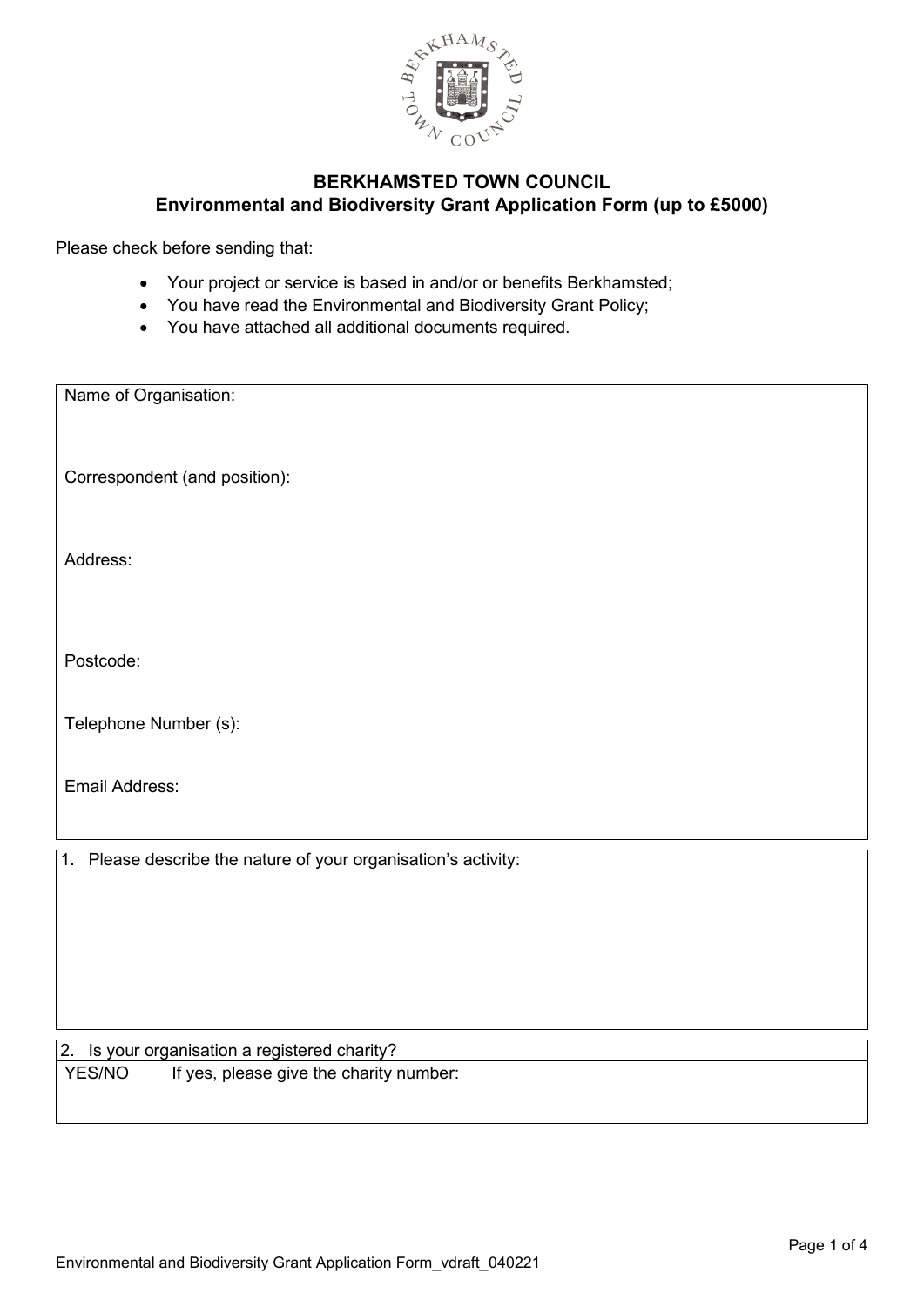

3. Is your organisation part of, or affiliated to, any national organisation? YES/NO If yes, please give details below:

4. What is the catchment area of your organisation?

5. Briefly describe the project or purpose for which you require a grant:

6. Please describe how the project will benefit the community or residents of Berkhamsted:

7. Please describe how the project will benefit the environment or diversity of Berkhamsted *(refer to the Environmental and Biodiversity Grant Policy when answering this section and use additional paper if required):*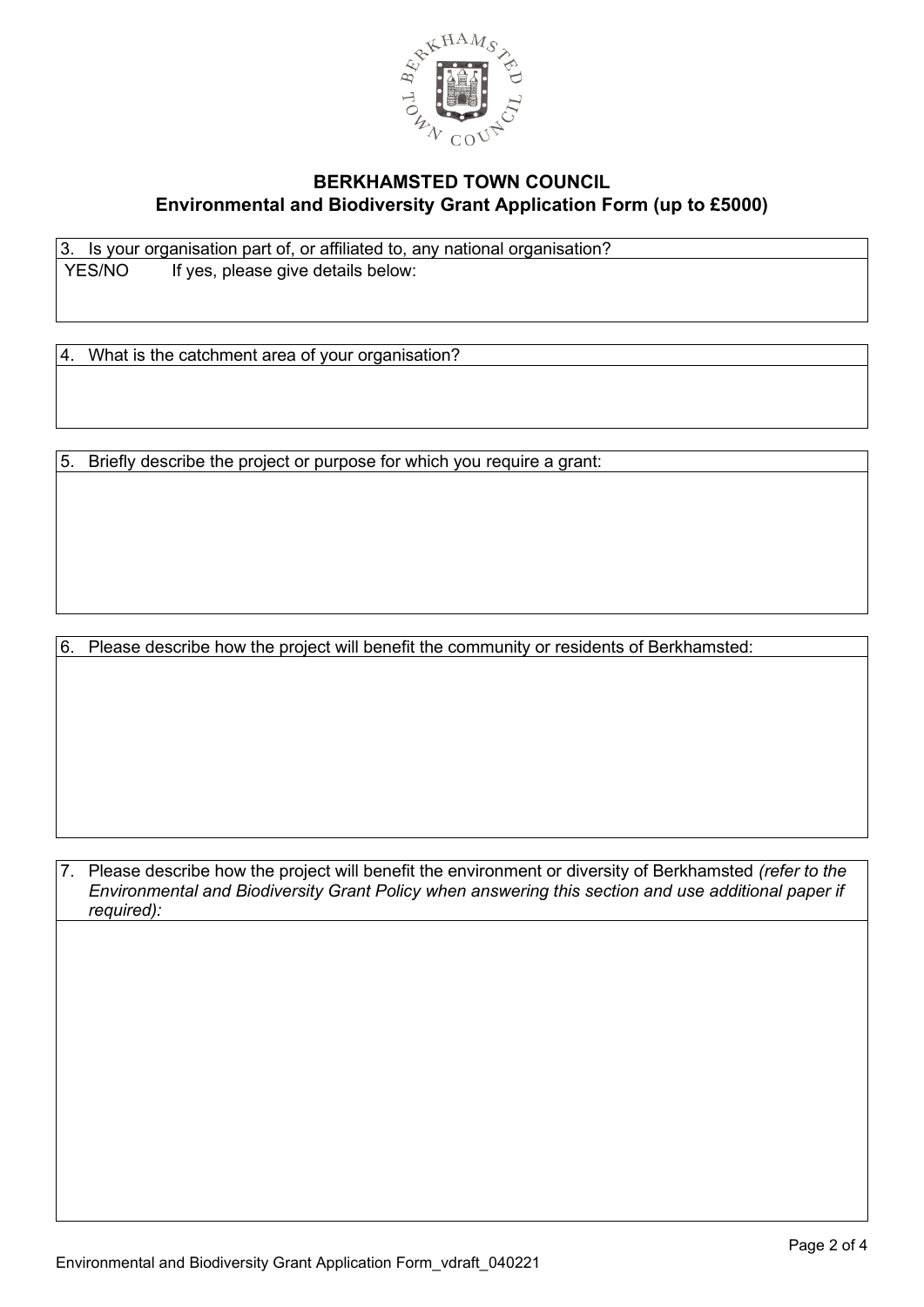

8. Please give an estimate of any GHG/CO2 saving or potential mitigation benefit you expect your project to deliver and over what period, e.g. if the project or activity is related to a biodiversity gain, for example, a tree would be expected to offset a certain level of CO2 over its lifetime.

9. Is your organisation VAT registered? YES/NO If yes, please provide the VAT number below:

10. When do you intend to start the project?

11. When will the project be completed?

12. FINANCIAL ASSESSMENT

11a. Please provide a breakdown of the total cost of the project below:

VAT (if applicable):

Total estimated cost of project:

11b. Please detail how your organisation plans to fund the project below:

Funds immediately available from your organisation: £